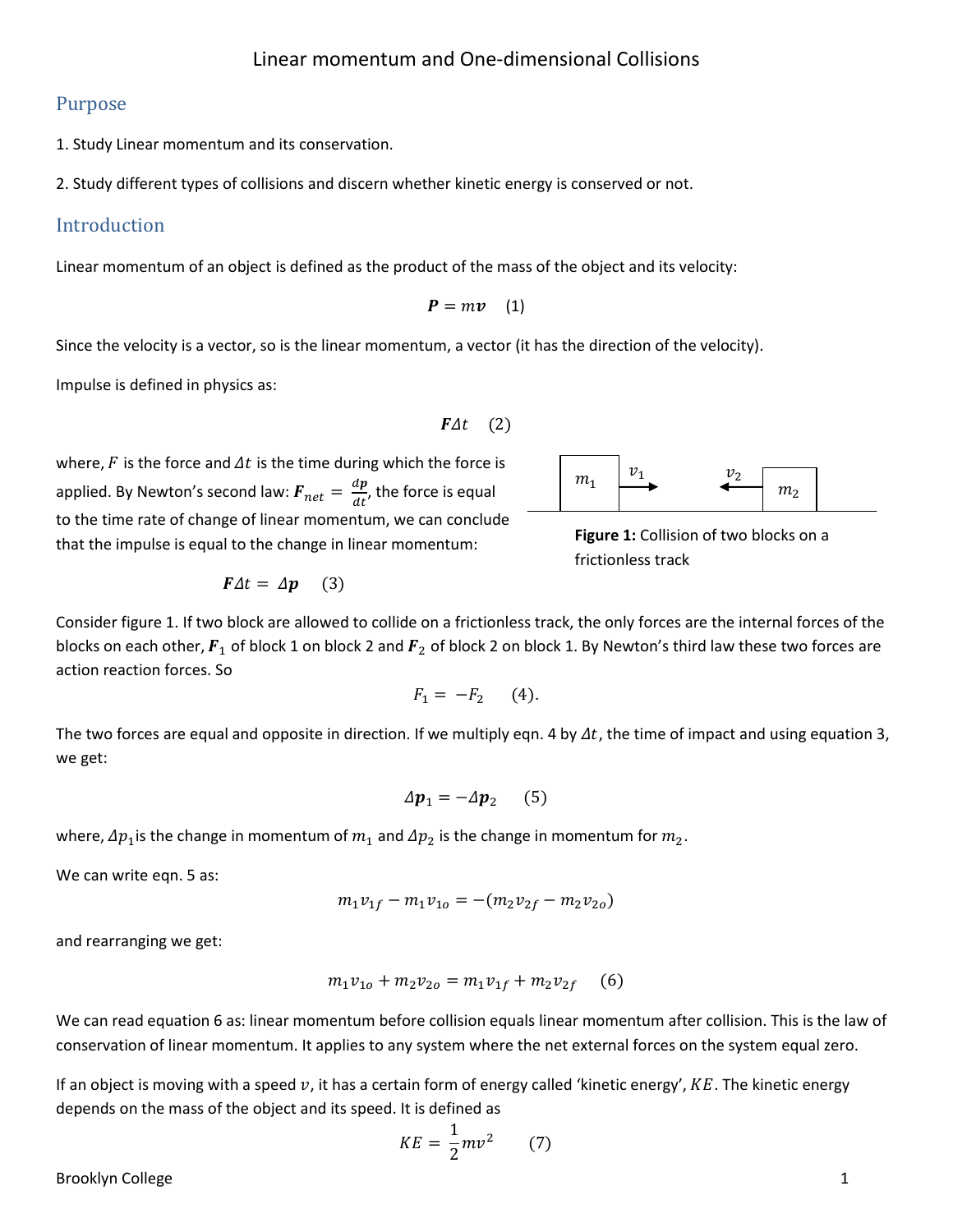Since the kinetic energy is a form of energy, then it has the unit of energy, the 'Joule',  $J$ .

We will study three types of collision:

a) Totally inelastic collision: where the two objects stick together after the collision. The linear momentum is conserved but the kinetic energy is not conserved.

b) Perfectly elastic collision: where the objects do not touch each other in the collision (they can be repelled by magnets), so no energy is lost in sound or deformation. The linear momentum is conserved and also the kinetic energy is conserved.

c) Inelastic collision: where the linear momentum is conserved but the kinetic energy is not conserved. This represents most of the actual collisions.

### Running the experiment **The data sheet is on pages 3 and 4**

# Part 1: Totally inelastic collision

1) Consider figure 1. If the mass of  $m_1$  is 5 kg and its initial velocity,  $v_{10}$  is 10  $m/s$ , the mass of  $m_2$  is 3 kg, and its initial velocity,  $v_{20}$  is  $-8$  m/s (the negative is for the left direction). Calculate the initial linear momentum and initial kinetic energy before collision. Show your calculation and record in the data sheet.

2) Open the simulato[r http://ophysics.com/e2.html](http://ophysics.com/e2.html) click and drag the elasticity to set the elasticity to zero. This means that the collision of the blocks will be totally inelastic and the blocks will stick together after collision.

3) Click Run. Pause the simulator after the collision occurs. Notice the graphs of velocity and linear momentum. Record the velocities of the blocks after the collision as given by the simulator.

4) Calculate the final linear momentum and the final kinetic energy after the collision. Compare initial and final linear momentum. Is the linear momentum conserved? Compare the initial and final Kinetic energy. Is the kinetic energy conserved? Compare your calculated values for final momentum and final kinetic energy with those measured by the simulator.

# Part 2: Perfectly elastic collision

1) Set the elasticity to 1. This will cause the collision to be perfectly elastic. In the actual lab this can be nearly achieved by using repelling magnets on the side of the carts where they collide.

Click Reset. Notice the initial velocities did not change from their values of part 1. So the initial linear momentum and kinetic energies are the same as those of part one. Copy them to the data sheet.

2) Repeat steps 3 and 4 of part 1.

# Part 3: Inelastic collision

1) Set the elasticity to 0.4. Click Reset. Again the initial values are the same. So copy the initial linear momentum and kinetic energy that you calculated in part 1.

2) Repeat steps 3 and 4 of part 1.

### **Questions**

1. What are the differences in your experimental results between the perfectly elastic and inelastic collisions?

Brooklyn College 2 2. If the masses of the carts are equal in the elastic collision, what should happen to the blocks after the collision?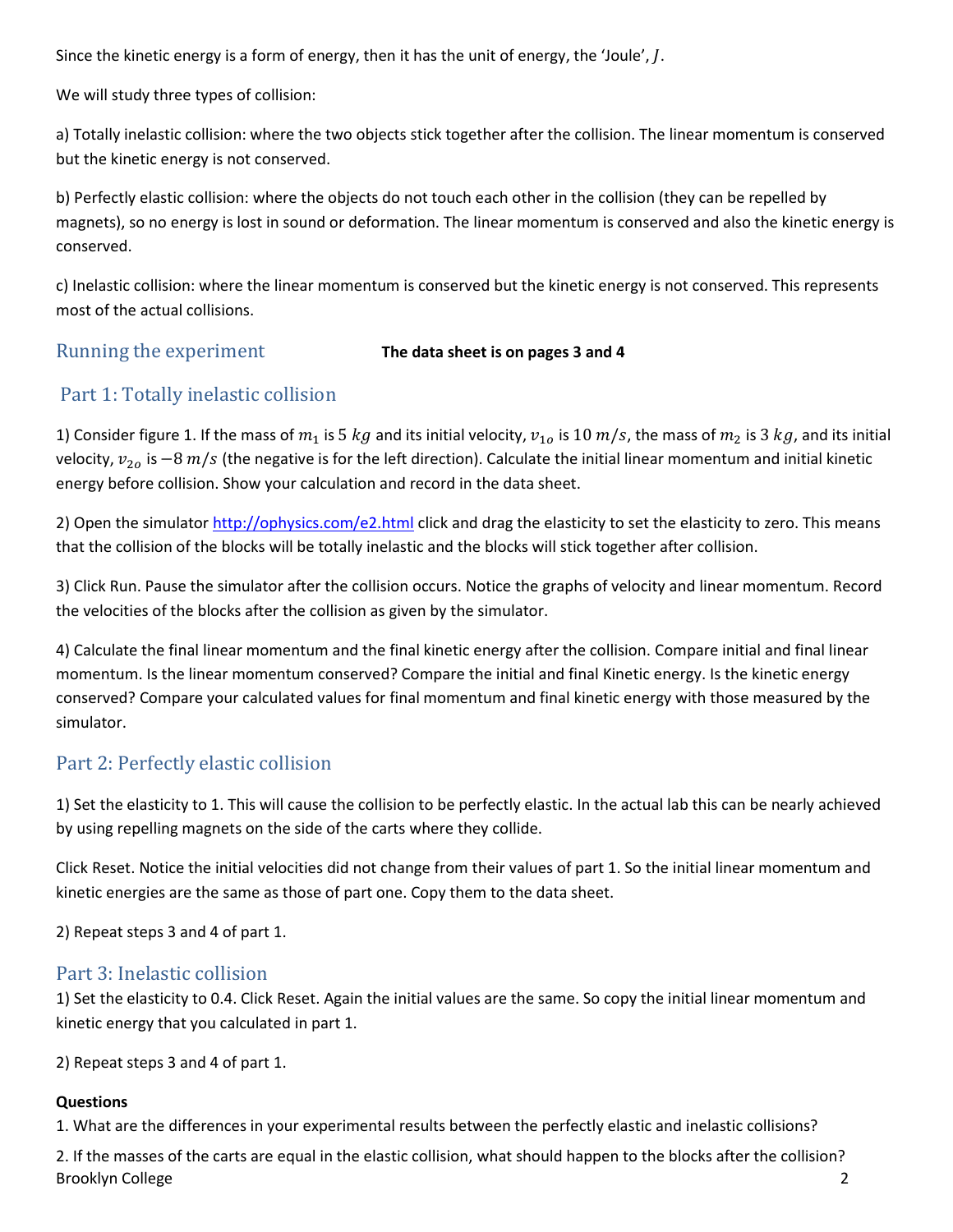3. When a truck and a car are traveling with same speed make a head-on collision, is the force exerted by the car on the truck equal, greater or lesser than that exerted by the truck on the car?

4. Explain, using linear momentum, why a rifle must recoil in the opposite direction of the bullet when fired?

5. Verify that the units of 'Impulse' and 'Change in momentum' are essentially same.

## **Data sheet**

 $m/s$ 

| Name:                                                            | Group: | Date experiment performed: |
|------------------------------------------------------------------|--------|----------------------------|
| Part 1: Totally inelastic collision                              |        |                            |
| Step 1) Calculation of initial linear momentum (show your work): |        |                            |
|                                                                  |        |                            |
| Calculation of initial kinetic energy (show your work):          |        |                            |
|                                                                  |        |                            |

Step 4) Calculation of final linear momentum (show your work):

Calculation of final kinetic energy (show your work):

Step 3)  $v_{1f} = m/s$   $v_{2f} =$ 

How do your calculated values compare to those measured and displayed by the simulator?.................

Is the linear momentum conserved? Is the kinetic energy conserved?

#### **Part 2: Perfectly elastic collision**

Step 1) Initial linear momentum:

Initial kinetic energy:

Step 2)  $v_{1f} = m/s$  $v_{2f} =$  $m/s$ 

Calculation of final linear momentum (show your work):

Calculation of final kinetic energy (show your work):

How do your calculated values compare to those measured and displayed by the simulator?..................

Is the linear momentum conserved? Is the kinetic energy conserved? **continue to the next page**

Brooklyn College 33